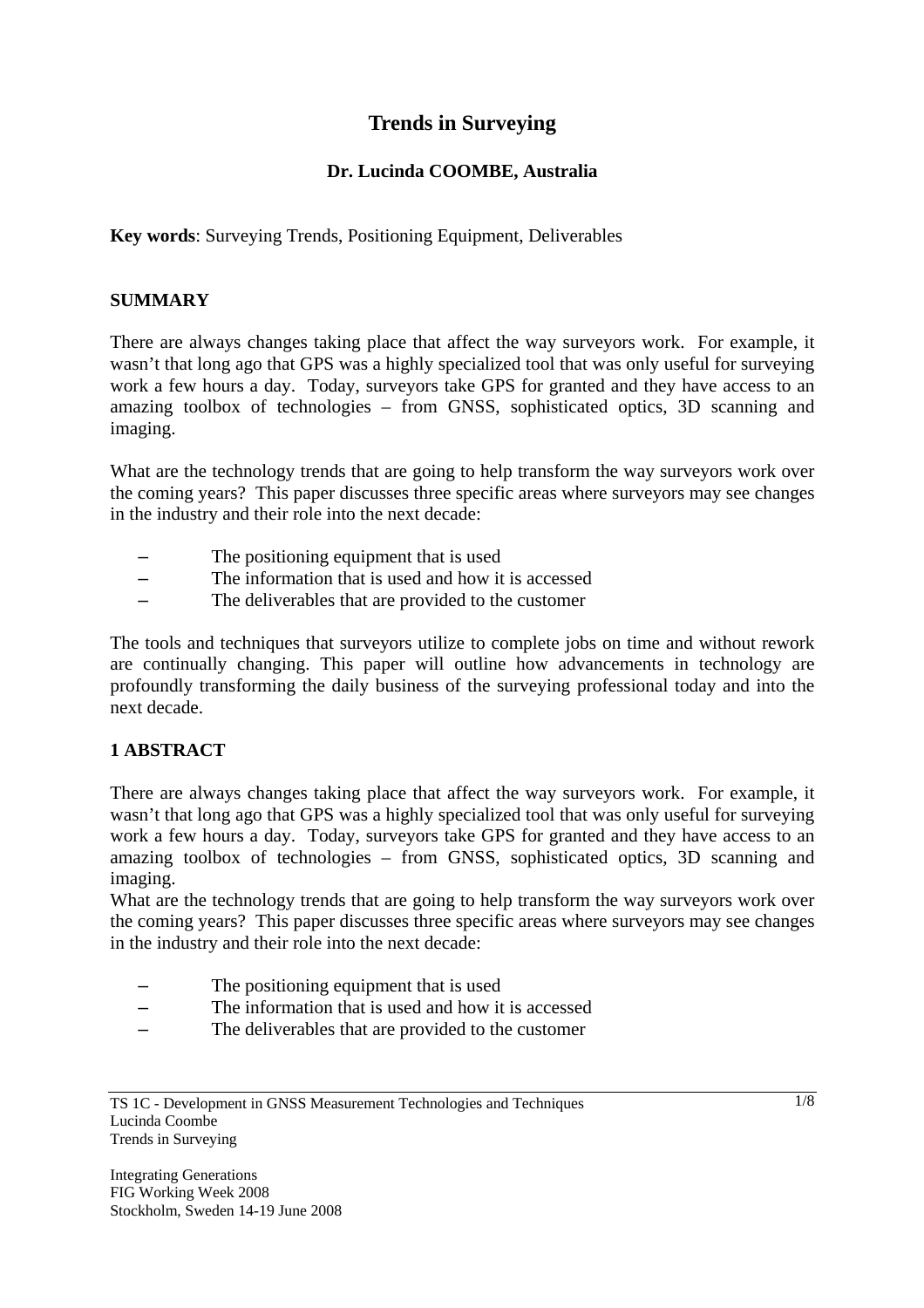The tools and techniques that surveyors utilize to complete jobs on time and without rework are continually changing. This paper will outline how advancements in technology are profoundly transforming the daily business of the surveying professional today and into the next decade.

TS 1C - Development in GNSS Measurement Technologies and Techniques Lucinda Coombe Trends in Surveying

Integrating Generations FIG Working Week 2008 Stockholm, Sweden 14-19 June 2008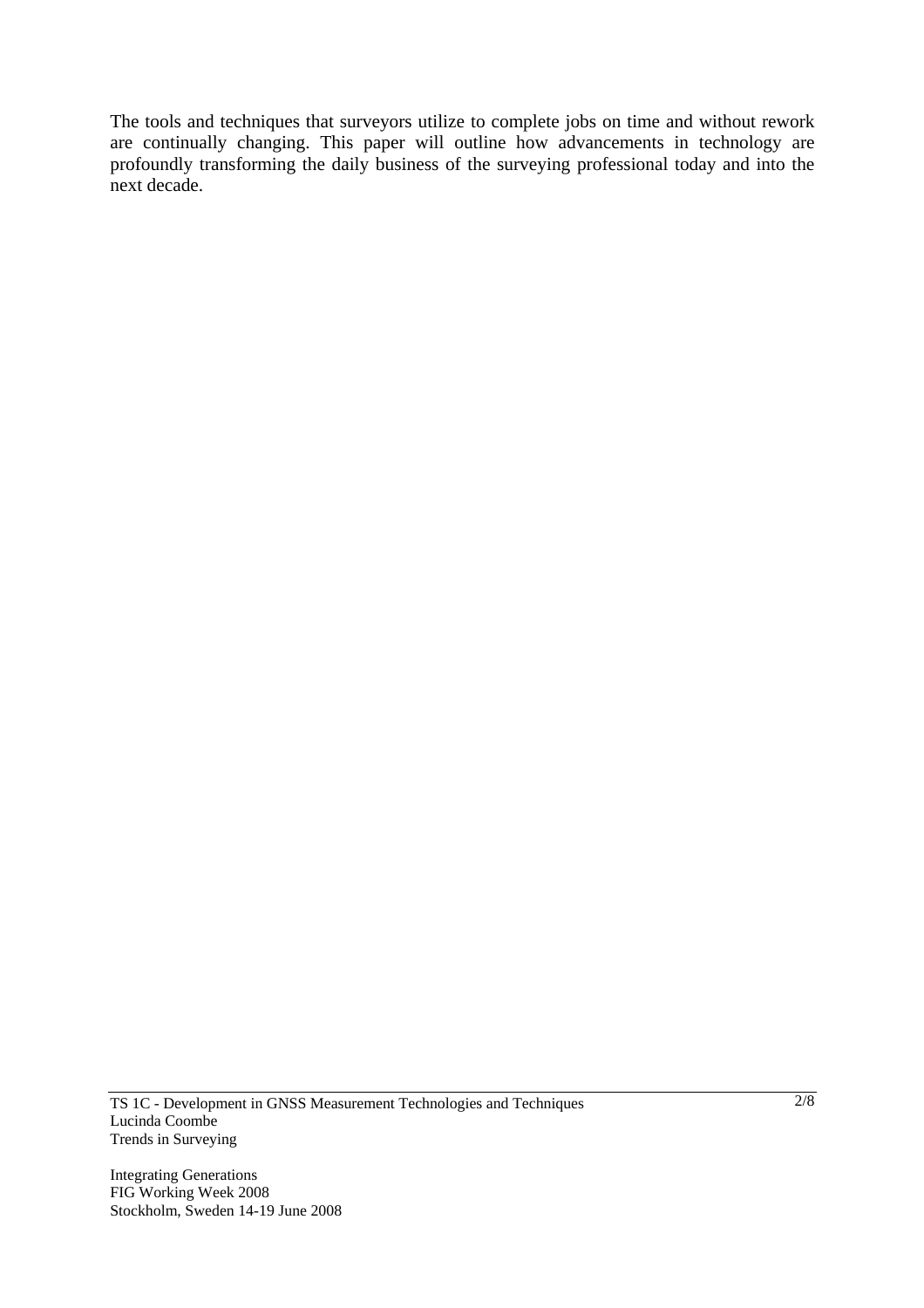# **Trends in Surveying**

## **Dr. Lucinda COOMBE, Australia**

### **1. INTRODUCTION**

"Surveying has traditionally been defined as the science and art of determining relative positions of above, on or beneath the surface of the earth or establishing such points" (Fryer et al., 1984, p. 1). The principles of surveying have not changed, but the way the surveyor completes a project is continually undergoing transformation. For example, a job completed by a surveyor ten years ago, compared to a job completed today could be different in the following three areas:

- The positioning equipment that is used
- The information that is used and how it is accessed
- The deliverables that are provided to the customer

The US Department of Labor website states that "Overall employment of surveyors, cartographers, photogrammetrists, and surveying technicians is expected to grow much faster than the average for all occupations through the year 2016" (US Department of Labor, Bureau of Labor Statistics, 2008). What are the things that you can expect to see in 2016? This paper discusses some of the trends that may influence the surveyor's business into the next decade.

# **2. POSITIONING EQUIPMENT**

The positioning equipment that surveyors use has gone through a range of changes – from tapes and theodolites, to electronic distance measurement devices and total stations to Global Navigation Satellite System (GNSS) receivers. The equipment is continually advancing.

For example, Global Positioning System (GPS) is now a readily recognized acronym, but not so long ago it was a highly specialized tool that was only useful for surveying work in limited applications. Space based positioning systems have been around since the 1960's, when the U.S. Navy Navigation Satellite System (TRANSIT) emerged (Leick, 1995). The GPS system achieved its initial operating capacity in 1993 and the Russian Global Navigation Satellite System (GLONASS) in the 90's (Leick, 1995). Today, futher constellations are being developed, such as the European Galileo system (European Space Agency, 2008) and Chinese Beidou system (Position, 2008).

With the increased number of satellites and more sophisticated GNSS receivers, surveyors will be able to operate in a wider range of conditions in the field. In the future, environmental conditions such as overhead canopy and limited horizons are not likely to have as great an impact on the viability of GNSS for many applications.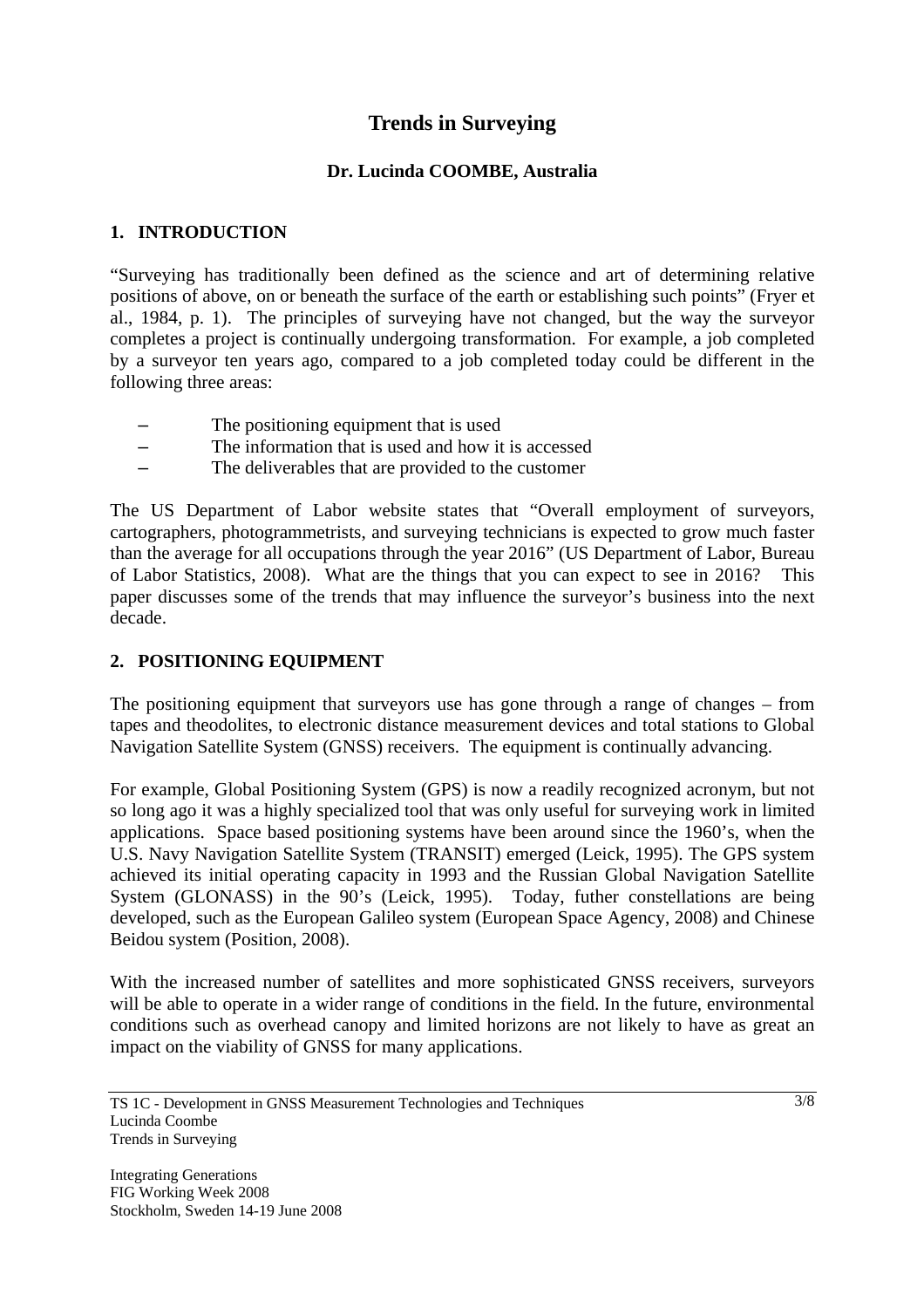Even the total station, which surveyors have relied on for decades, is steadily evolving. Since the 1950's there has been a transition from mechanical, to servo driven to robotic total stations (Smith, 1998). These changes have enabled the transition from two person field parties, to single person operation.

With each generation of instrument come more technological advances that improve operation and/or performance. For example, the use of Trimble's MagDrive servo technology, allows the instrument to change face smoothly in 3.2 seconds, which greatly reduces the time taken to observe traditional sets or rounds of face 1 / face 2 observations. (Lemmon & Jung, 2005). More recent developments have seen the inclusion of sophisticated scanning and imaging technology into optical based products, such as the Trimble<sup>®</sup> VX<sup>™</sup> Spatial Station. These technologies have improved the performance of the instruments while also expanding the type of data that can be collected.

Laser scanning is another more recent technology that is changing the methods surveyors use to collect positioning information and types of data that they can collect. In contrast to traditional single-point measurement methods, scanners are able to capture thousands of points per second as well as digital images that provide visual detail for reference and analysis of complex scenes.

While laser scanning provides a convenient means for collecting rich 3D data, the amount of data the surveyor needs to work with can be daunting. According to a recent article in The American Surveyor "The sheer volume of point cloud data has been something of a mental barrier to land surveyors trying to get a handle on the scanning phenomenon" (Stocking, 2007).

Moving forward, scanning is not solely about collecting millions of millimeter positions over an entire scene. To be a productive tool to the surveyor, a scanning solution needs to focus the collection of information on the areas that the surveyor specifically needs. The solution also needs to provide the end deliverable quickly. Without easy integration, productivity gained in field data collection is lost through delays in office processing. Advancements in scanning technology, such as Trimble® SureScan™ are moving in this direction. SureScan allows users to define a uniform resolution for an entire scan in one simple frame. This allows the surveyor to capture a consistent spacing between 3D points over a framed surface, giving them the data they need, not just more data (Hook & Lepere, 2007).

There have also been a range of improvements in data collection devices. In the last few decades we have transitioned from DOS based devices, to menu based controllers and finally touch screens with full graphic interface and active background maps. This transition has allowed more intuitive interaction with the controller and sensor, which decreases the learning curve and allows the surveyor to concentrate on completing the job.

Regardless of the positioning equipment that is available in the future, the skills that will set the surveyor apart is knowing how to use the tools productively. Likewise, surveyors will need to maintain a thorough understanding of the limitations of the tools and techniques and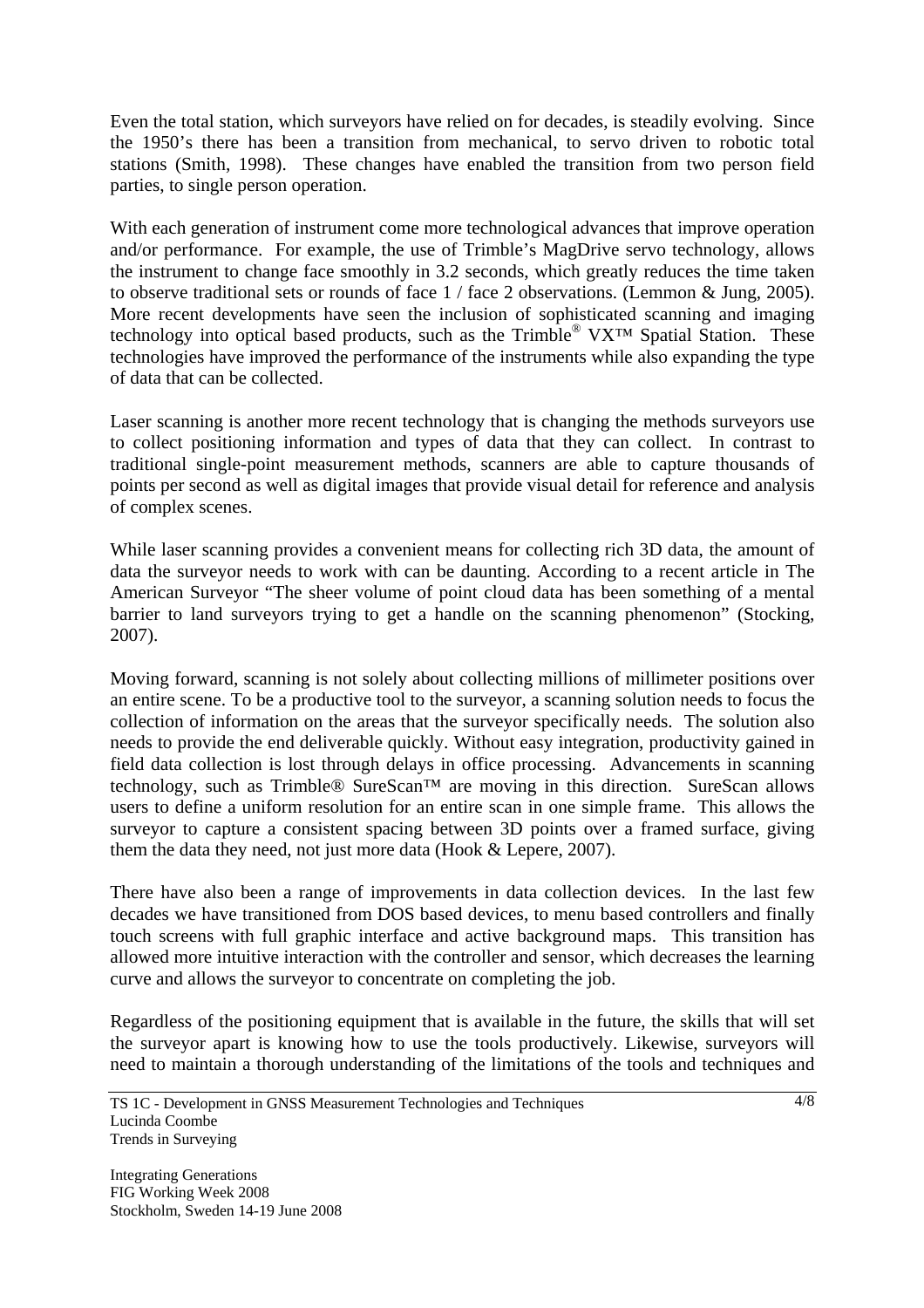what specific data is needed to create their deliverables. All of these skills will be required to complete projects quickly in response to the growing demands upon the industry.

# **3. ACCESSING INFORMATION**

Surveyors and their field crews spend a large portion of their day in the field. While away from the office, they need to access an array of information for the job they have been contracted to complete. This may include design plans, monumentation records, previous survey information etc. Often the survey vehicle becomes a mobile office, stacked up with site descriptions, paper plans and coordinate lists. Accessing information quickly and easily minimizes downtime and ensures that the surveyor, upon arrival at the job site, can focus on creating the end deliverable for the customer.

A key factor that will influence the way surveyors access information is the data collection tools that they use in the field. These devices continue to improve as advancements are made in the personal computing industry. They are becoming faster as processing technology progresses and smaller and lighter as components decrease in size. Ultimately, very highly powered devices, both in speed and storage capacity will be available. These devices will be able to store and process large quantities of information that the surveyor will need.

One of the keys to accessing information quickly is connectivity. The internet is now a tool that everyone takes for granted. It is possible today to connect a data collection device to the internet using a mobile phone with a data plan. More and more cities are investing in the infrastructure so that its citizens can be connected to the internet. For example, the city of San Francisco, in Jan 2007, announced that it has embarked on a WiFi anywhere campaign to provide free citywide wireless internet (Office of the Mayor, 2007). Just how pervasive universal connectivity becomes is left to be seen. In areas of availability, surveyors are able to maintain real-time connectivity in the field every day.

The surveyor can make use of the combination of powerful data collection devices and connectivity to access information over the internet in a variety of ways. A few examples include:

- Immediate access to digital information (for example control points from the National Geodetic Survey)
- Processing data while in the field
- Receiving immediate updates from the office about project or design changes
- Downloading data for a project while on the way to the jobsite
- Delivering survey results to the customer immediately from the field

Another important consideration is how to manage and manipulate the data in the field. With so much information readily available, the key will be in organizing and using this data. Software can help facilitate this, but it is the surveyor as the data manager that will need to ensure that they are able to make the most of the information available to them.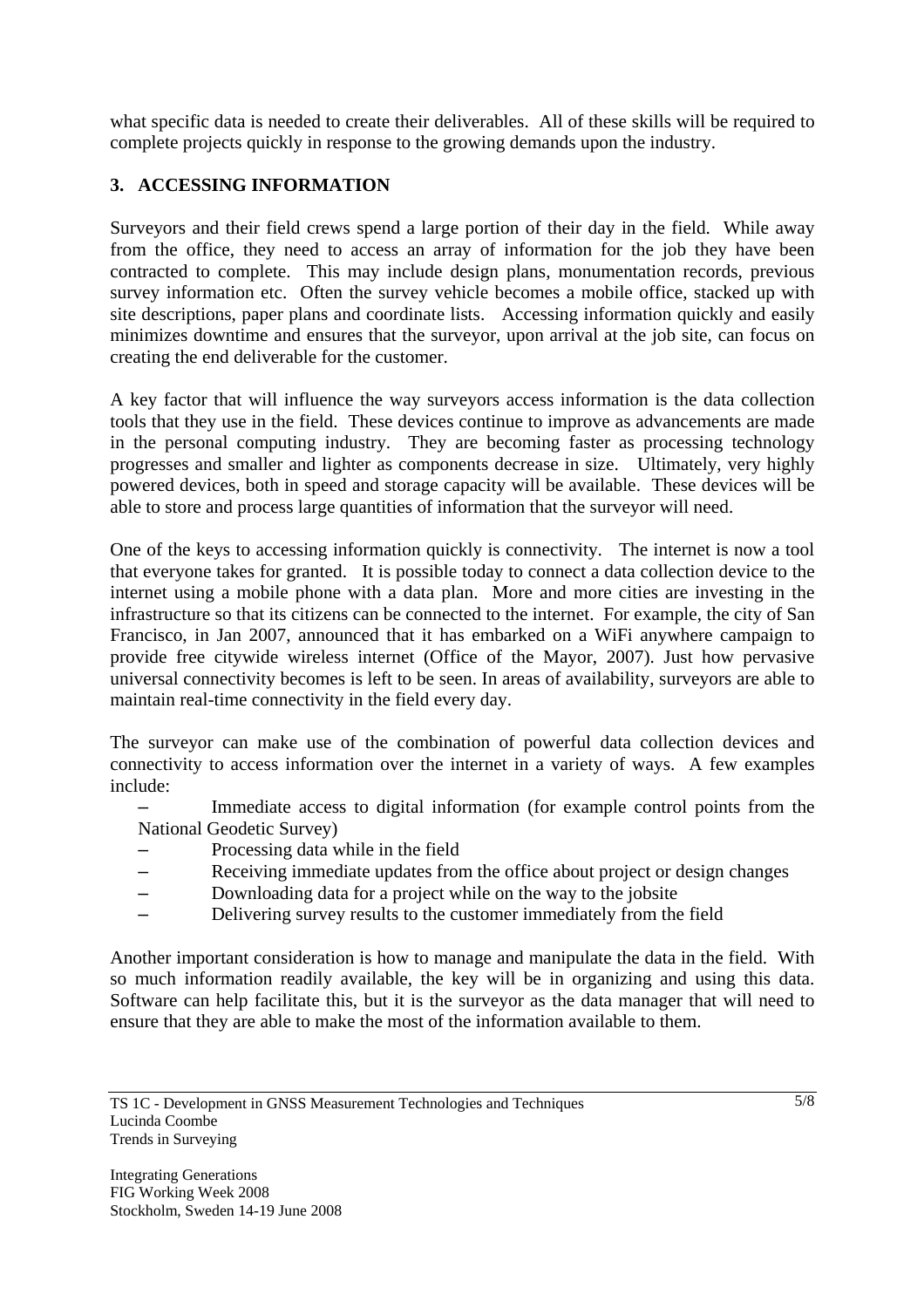With powerful data collection devices and connectivity, the surveyor has access to information faster than ever before and will be able to make more informed decisions in the field. This can cut down on trips to the office and ensure the surveyor is maximizing their time in the field and concentrating on creating their deliverables. For experienced surveyors, overseeing the work of less experienced field crews, a higher level of connectivity could also allow them to oversee crews remotely and provide assistance with difficult situations.

# **4. DELIVERABLES**

At the end of a project, the surveyor is concerned with providing the appropriate deliverable to the customer. Historically, surveyors have been required to deliver a set of coordinates. These coordinates were used to create a 2 or 3 dimensional (2D or 3D) representation of the world, generally on a 2D plan. However, in the future this 2D plan may not be sufficient to satisfy the ever changing customer needs. Two factors have combined to elevate customer expectations:

- A more "spatially aware" general public
- Accessibility of sophisticated surveying tools and techniques

A recent article in the United States outlined the problems faced by the aging survey workforce. On average, sixty eight percent of surveyors in the United States are above fifty years old (Ambourn, 2007). The implications of this statistic are twofold. First, the surveying profession needs to ensure that it is fostering the migration of a stream of young graduates into surveying. This has been a well discussed topic in the survey industry for some time (Enemark, 1995). The other implication is that the skills of these next generation surveyors will be vastly different than the earlier generations. Having been brought up playing Nintendo's Wii, Microsoft's Xbox 360 and Sony's PlayStation, the next generation of surveyors will be very familiar with digital 3D representations of the world and expect to interact with it this way, even when performing a survey job.

Not only are young surveyors more skilled in visualizing and dealing with 3D data, but the general public is now more spatially aware. With the advent of GPS based car navigation systems, such as those produced by Garmin, TomTom etc., the public's awareness of satellite based positioning systems and three dimensional world is now well established and accepted. Google Earth and Microsoft's Virtual Earth have also both contributed to this through their rooftop / 3D view of the world. Rooftop views of the world are only the start –3D views of cities are becoming available (Stocking, 2007). It is inevitable that this awareness will translate into the industry segments that surveyors work in. According to Stocking (2007) "engineers, planners and designers are getting used to working with high quality visualizations of exteriors and interiors, and data of this quality is never going to be provided by a guy with a handheld GPS unit".

The creation of rich 3D deliverables will be an important area for the future. Surveying customers will begin to expect these deliverables and the surveyors of the future need to know how to capture and manipulate the data. These rich deliverables will also provide the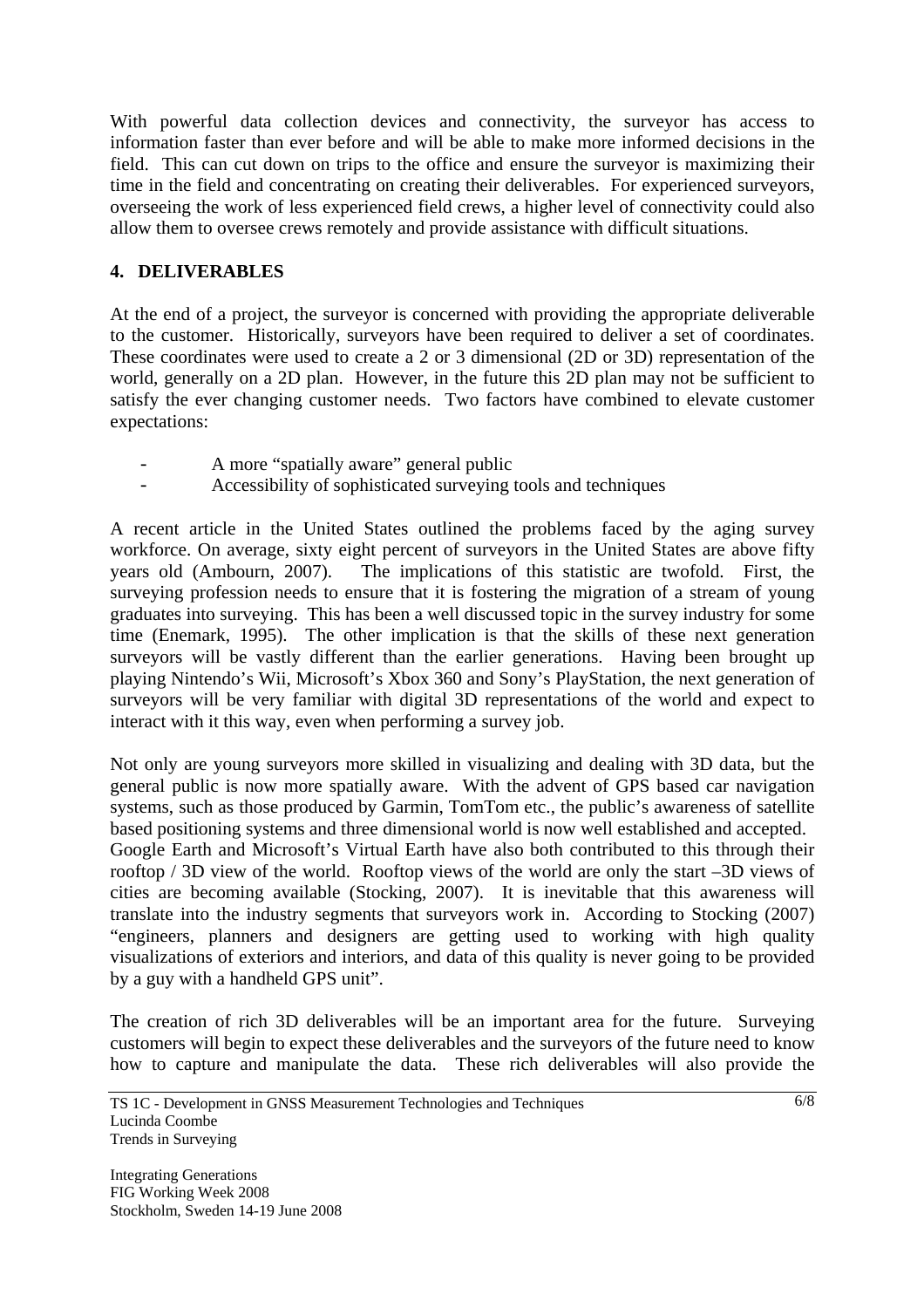potential to work in new industries or markets where surveyors have not traditionally or directly worked.

# **5. CONCLUSION**

Surveyors, as positioning professionals are going to face a range of challenges and exciting new prospects over the coming years:

– They need to be able to keep up-to-date with the technological improvements that are available for use on a day to day basis. The skills that will set the surveyor apart are knowing how to use the tools productively, the potential errors and limitations in their operation and what specific data to collect to create their deliverables.

– They need take advantage of the technological advantages in their data collection devices and use them to access information when they need it. This can cut down on trips to the office and ensure the surveyor is maximizing their time in the field and concentrating on creating their customer deliverables quicker.

– Finally, the surveying customers are beginning to expect highly graphical 3D deliverables and the surveyors of the future need to know how to generate and manage this data. These rich deliverables will also provide the potential to work in new industries or markets where surveyors have not traditionally served.

Surveyors need to make sure that they take advantage of the new areas that they have the chance to work in and establish themselves even more strongly as positioning professionals.

#### **REFERENCES**

Ambourn, C., 2007, Our Uncertain Future, The American Surveyor, April.

Enemark, S, 1995, Educating up and coming trends to the surveyors of the future (Global Trends in Surveying Education – and the Role of FIG), Aalborg University, Denmark, http://www.fig.net/council/enemark\_papers/azimuth\_surv\_edu\_04\_2005.pdf

European Space Agency (ESA), 2008, http://www.esa.int/esaNA/index.html

Fryer, J.G., Elfick, M.H., Brinker, R.C., Wolf, P.R., 1984, Elementary Surveying,  $7<sup>th</sup>$  Edn., Harper & Row, NSW, Australia. p 1.

Hook, B, & Lepere, G, 2007, Trimble SureScan Technology Whitepaper, Trimble Navigation White Paper.

Leick, 1995, GPS Satellite Surveying, John Wiley & Sons, Inc., 560 pages.

Lemmon, T, & Jung, R, 2005, Trimble S6 with Magdrive Servo Technology, Trimble Navigation White Paper.